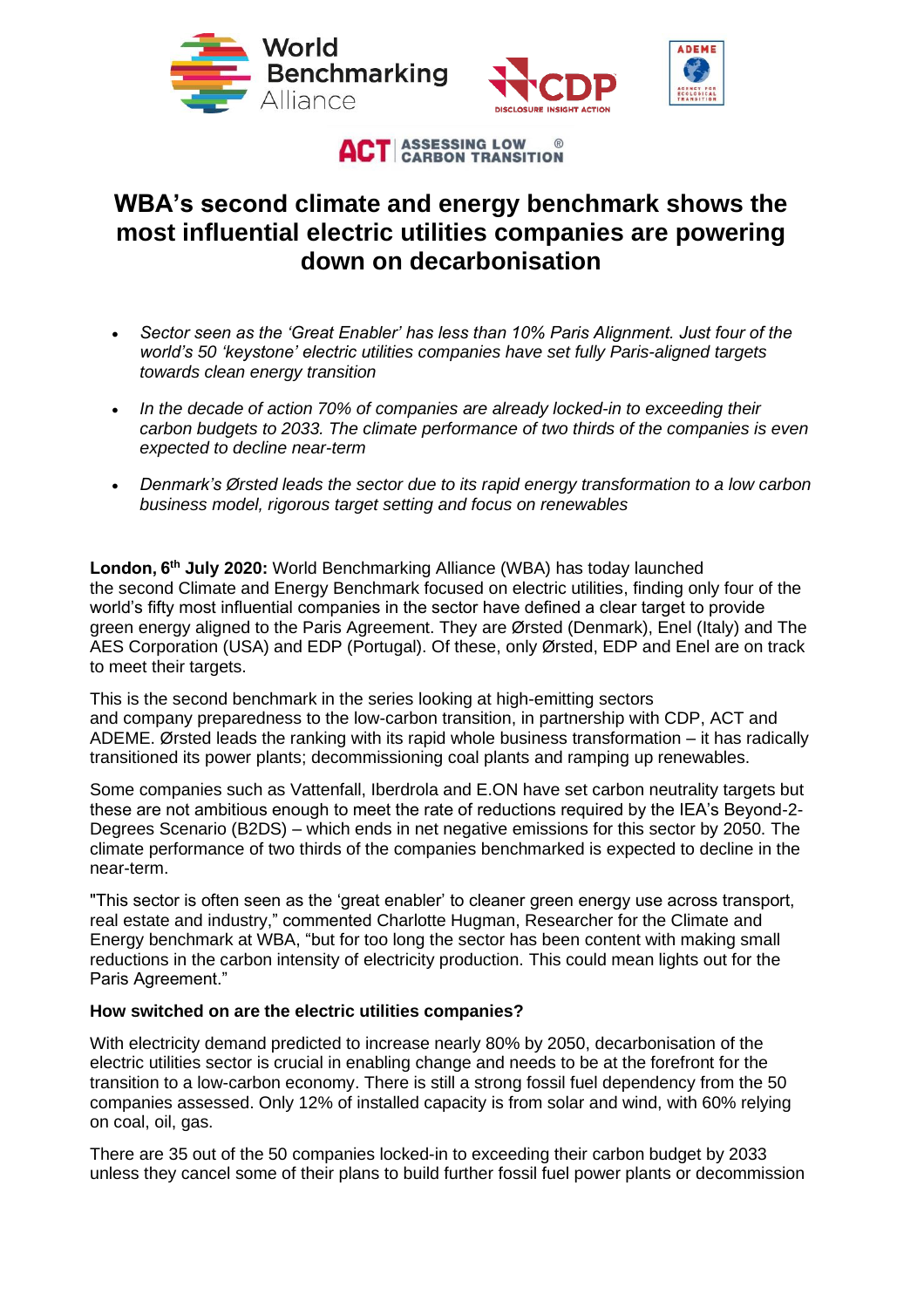early. Ten of the 35 companies, for example, CHN Energy and China Huaneng (China) and NTPC (India) account for 97% of excess emissions of the 50 companies. These big emitters are based in China, India and Egypt. Forty-five companies tie executive incentives to fossil fuels (or do not report on this) which is further preventing the sector from decarbonization.

Forty-two of the companies assessed have set low-carbon transition plans, however half of these (21 companies) do not contain appropriate financial content. To build for the future, it now becomes about delivering on these targets. "These companies can and need to adapt before they run out of road," said Vicky Sins, Transformation lead on Decarbonisation and Energy at WBA, "with new scenarios measuring towards a 1.5-degree path the ambition gap will only increase. These companies need to embed transition planning, milestone creation and greater accountability across the entire sector."

Most companies are not investing adequately in the research and development needed to enable the decarbonisation and energy transition. Very few companies are providing transparent reporting in this area, though Fortum emerges as a clear leader, investing 7.5% of its total capital expenditure in low-carbon R&D.

David Marchal, ADEME's Executive Programme Lead, commented, "Resource availability, changing policies and falling technology costs can drive renewable energy's share of power generation for rapid decarbonisation in the next decade. One challenge for this sector among others is to combine renewable energy with new uses such as Electric Vehicles. This is where the sector can play an active role to drive demand side management and energy efficiency."

Nikki Bartlett, Global Director of Climate Change at CDP said, "This is a make or break sector in the transition to low-carbon economies, and this research shows it's currently off track. The good news is the tools, technologies and policies needed all exist, but they are not being deployed quickly or strategically enough. Unless utilities companies quickly wean their business models off fossil fuels, they will not be able to thrive in the low-carbon economies of tomorrow."

The Electric Utilities Benchmark and its full research are publicly available here: https://www.electricutilities.worldbenchmarkingalliance.org/

**-ENDS-**

## **Notes to editors:**

**Our methodology - Electric Utilities Benchmark:** [https://www.worldbenchmarkingalliance.org/wp](https://www.worldbenchmarkingalliance.org/wp-content/uploads/2020/06/WBA-Climate-and-Energy-Benchmark-methodology-EU.pdf)[content/uploads/2020/06/WBA-Climate-and-Energy-Benchmark-methodology-EU.pdf](https://www.worldbenchmarkingalliance.org/wp-content/uploads/2020/06/WBA-Climate-and-Energy-Benchmark-methodology-EU.pdf)

Electric Utilities is the second benchmark to be completed under WBA's Climate and Energy Benchmark series. The third benchmark focusing on oil and gas will be published in Q3 2020.

**About the World Benchmarking Alliance:** The private sector has a crucial role to play in advancing the SDGs, but to boost companies' motivation, there needs to be real change in the way that their impact is measured. WBA is benchmarking companies to compare performance on the global challenges the world faces. In January 2020 WBA announced the SDG2000 most influential companies by impact on the UN's SDGs to benchmark up to 2023. WBA will act as an independent, transparent body with a broad group of more than 130 allies to be a successful driver of change. The benchmarks free and publicly available to all will empower all stakeholders, from consumers and investors to employees and business leaders, with key data and insights to encourage sustainable business practices across all sectors.www.worldbenchmarkingalliance.org  

**About CDP:** CDP is a global non-profit that drives companies and governments to reduce their greenhouse gas emissions, safeguard water resources and protect forests. Voted number one climate research provider by investors and working with institutional investors with assets of over US\$106 trillion, we leverage investor and buyer power to motivate companies to disclose and manage their environmental impacts. Over 8,400 companies with over 50% of global market capitalization disclosed environmental data through CDP in 2019. This is in addition to the over 920 cities, states and regions who disclosed, making CDP's platform one of the richest sources of information globally on how companies and governments are driving environmental change. CDP is a founding member of the We Mean Business Coalition. Visit <https://cdp.net/en> or follow us @CDP to find out more.

**About ADEME:** ADEME - the French Agency for Ecological Transition is proactively engaged in climate change mitigation and adaptation as well as resources deterioration prevention. We involve citizens, the